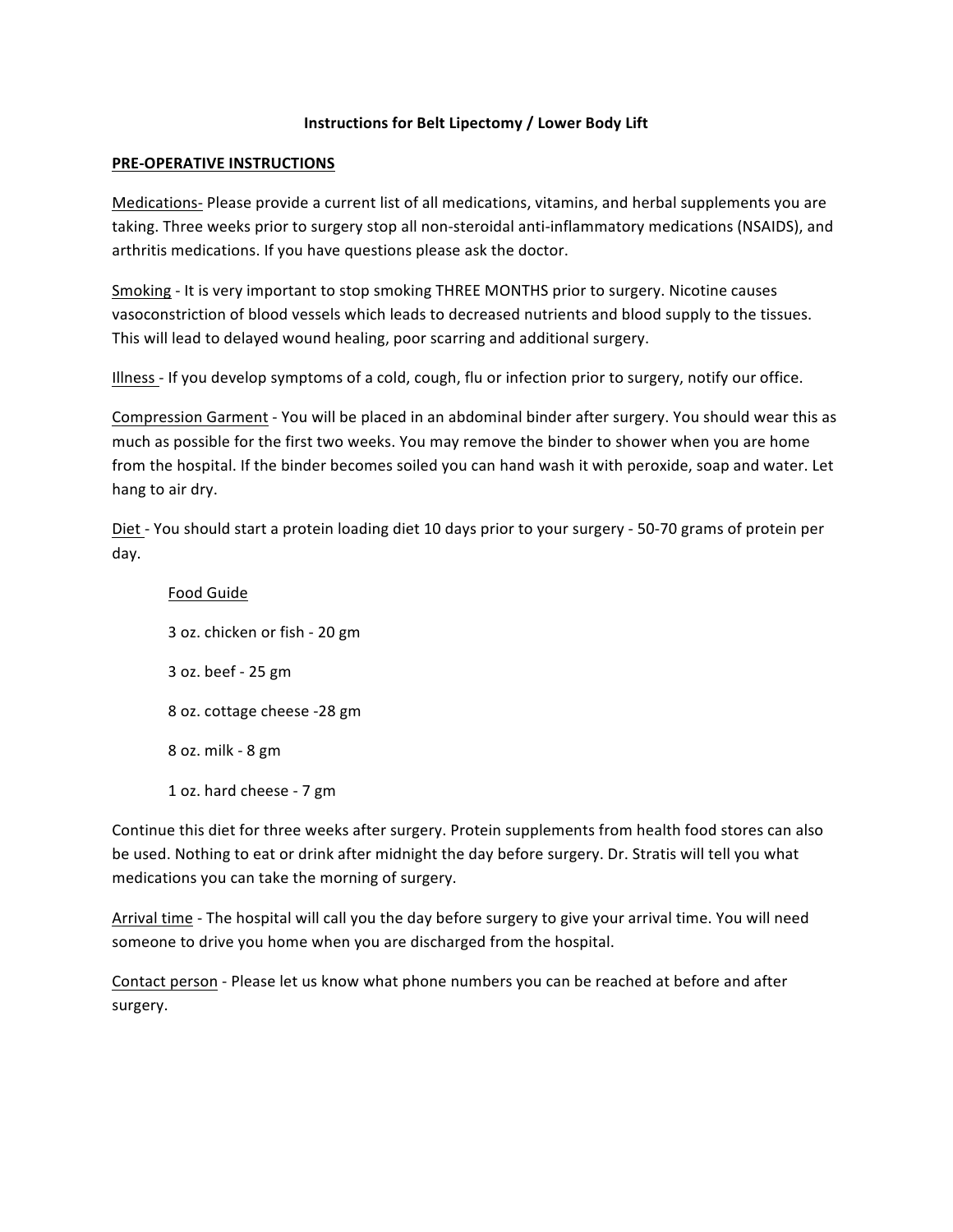# **DAY OF SURGERY**

Dress - Wear something comfortable with an elastic waist and loose legs or a skirt to wear home. Take a glasses case or contact lens case with you and label with your name. No makeup, jewelry or nail polish. Remove all piercings. Take a robe and slippers for walking in the halls after surgery. Plan to wear a patient gown while in the hospital room.

### **AFTER SURGERY**

- 1. Plan to be in the hospital for 1-3 nights.
- 2. You will have two or more drainage tubes which will be cared for by the nursing staff while in the hospital. The nurses will instruct you how to empty and record drainage when you go home. These drains may be left in for up to three weeks after surgery.
- 3. You will have a pain pump which you can control with a hand held button. This will only give you the ordered dose of pain medication. The pump will not allow you to give yourself too much medication.
- 4. Plastic coated dressings will cover your incisions on your abdomen and back. These will be removed in the office a few days after surgery. You may shower over the plastic dressings. Pat the plastic dry after showering.
- 5. Coughing and deep breathing is very important after having general anesthesia. You will be given an incentive spirometer in the hospital to encourage you to take deep breaths.
- 6. A foley catheter will be placed in your bladder until you can walk to the bathroom with assistance.
- 7. A regular diet will be ordered after surgery if no nausea or vomiting.
- 8. Intravenous fluids (IV) will be given, as well as IV antibiotics until you are taking fluids by mouth well.
- 9. The nurses will assist you getting out of bed the night of surgery or the next day. It is important to get moving as soon as you can. The more active the fewer the complications. Walking is encouraged when you are home. Elevate your legs when sitting. Rotate and flex your ankles as much as you can.
- 10. When in bed you will have SCD (sequential compression device) boots on both legs. Please remind the hospital nurses to replace these when you get back in bed.
- 11. Dr. Stratis will see you daily while you are in the hospital. If you have any concerns call the office at 717-728-1700. One of our nurses will get in touch with Dr. Stratis.

# **WHEN YOU ARE HOME**

- 1. You may shower with the plastic dressings in place. Keep drain tubes out of the shower by hanging over a chair, using a hanger or hook.
- 2. Drain care Empty and record drainage from the drains every 4 hours or when the bulbs are half full. Mark the drain letter or number, date, time and amount. Keep track of amounts in 24 hour segments. Drainage should be less than 30 cc in 24 hours before the drains will be removed.